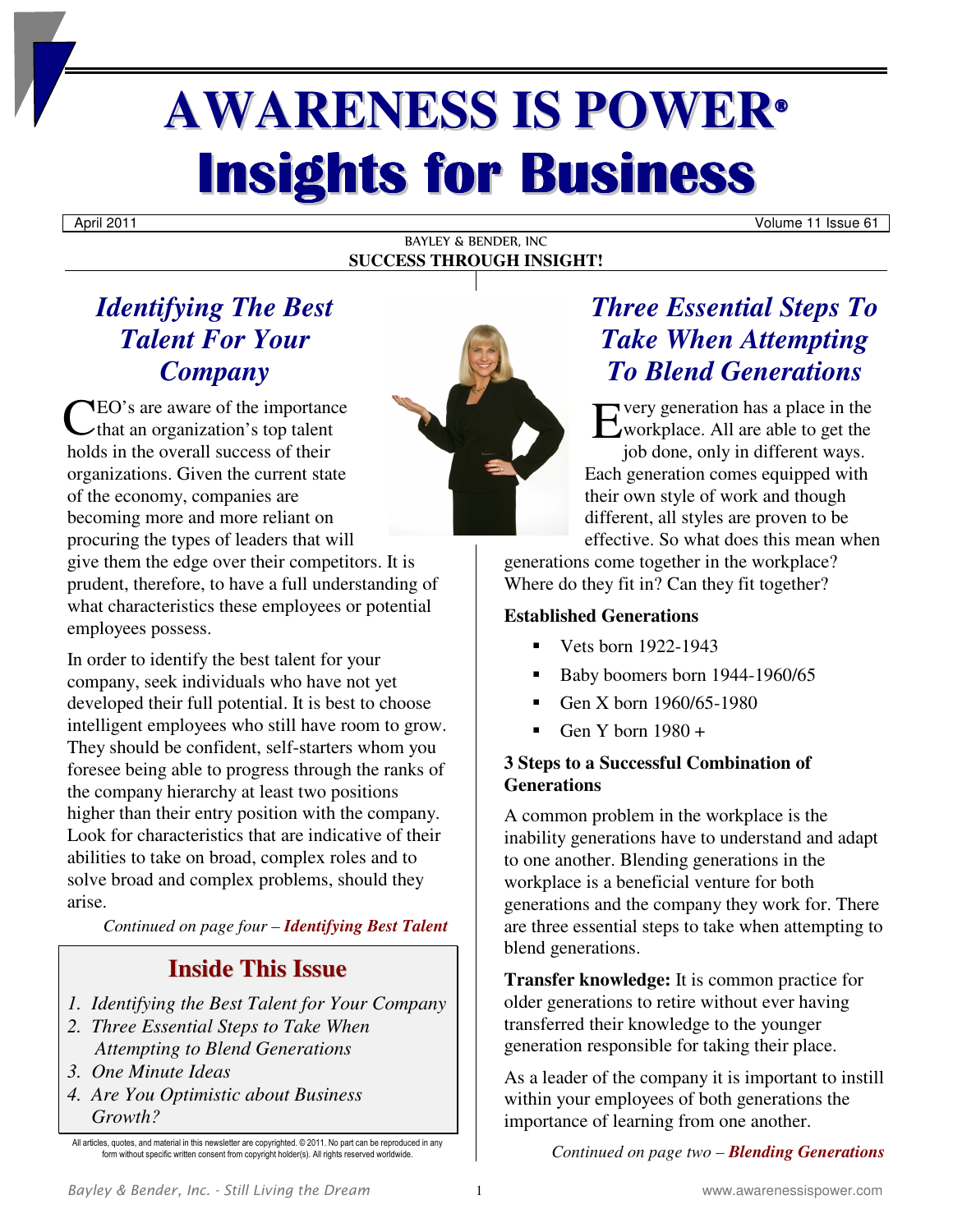### *Continued from page one – Blending Generations*

Make it clear to the younger generation that they need to listen to and learn from the older generation as it will only prove to be an advantage to them. Require the older generation to pass down their knowledge and encourage them to be open to sharing their tried and true skills.

 **Leave generational stereotypes at the door:**  Establishing a healthy line of communication amongst generations helps to break down the

age barrier between them. Once the difference in age is no longer a factor, co-workers are better able to focus on how to work with one another to create a successful outcome.



 **Enhance One Another's Strengths:** Each generation

> thinks they bring their own strengths to the table. Even if this is true, each generation must encompass a willingness to learn the strengths of others and embrace them. Once this door has been opened, each generation can build off of one another's strengths and aid in making up for their weaknesses.

### **Understand Generational Attitudes**

- **Vet's:** Show company loyalty, strong sense of ethics, conservative
- **Baby Boomers:** Diligent, show comfort in stable work environments, portray company loyalty, embrace leadership in terms of hierarchy
- **Gen X:** Independent, self-motivated, selfsufficient, puts emphasis on self-satisfaction/ hard work, show concerns for balance of work/life, challenge way of individual development
- **Gen Y:** Educated, articulate, possess high level of technical skills, individual, comfortable within global village

### **Understand the Risk of Mismanaged Multi-Generations in the Workplace**

Conflict can arise in the workplace if the integration of generations is not properly managed.

*Continued on next column –* 

Conflict has an overwhelming effect on the performance of the business and can contribute to a downward spiral. It is important for employers to take the initiative when it comes to managing cross-generations. Try the following:

- Succession planning
- Accommodate different generational views
- Implement conflict resolution amongst varying perspectives (commitment, respect, work/life balance, efficiency,

independence)

To keep mixed generations happy and working together in a productive manner, it is important to embrace their differences. Older generations can be utilized to mentor and support younger, less experienced

generations. Due to their years of experience, older generations are very capable of foreseeing and diagnosing issues before they morph into problems or crisis situations. This method of integration opens a line of communication where different opinions can be expressed. An exchange of opinions allows one generation to complement the next by combining new ideas with wisdom. Furthermore, this leads to the building a bridge between the gaps in generations.  $\blacklozenge$ 

~ Written for us by our associate Gary Sorrell, Sorrell Associates, LLC. Copyright protected worldwide. All rights reserved.



Your Dictionary is a free online dictionary that offers definition search from Webster's dictionary and has been recognized as the authoritative resource for **online dictionary** and thesaurus use.

**Webster's New World College dictionary** is the official dictionary of the Associated Press, the Wall Street Journal, the New York Times, and other leading newspapers.

Check it out at www.YourDictionary.com

*"Success in business requires training and discipline and hard work. But if you're not frightened by these things, the opportunities are just as great today as they ever were." ~ David Rockefeller*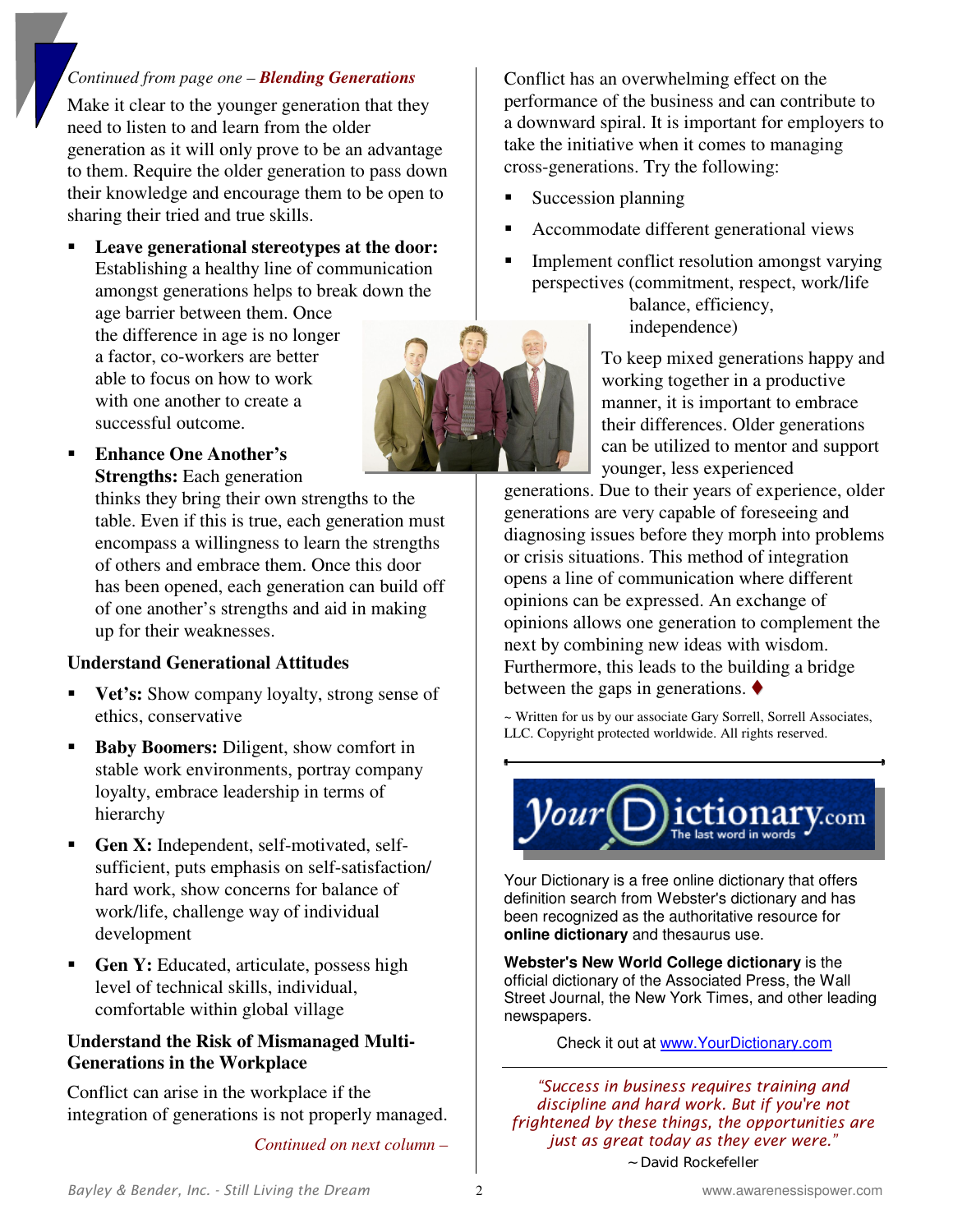## *Are You Optimistic About Business Growth?*

ccording to a recent business outlook survey conducted by CFOs, nearly 50% of CFO's are more optimistic about the US economy than they were just last quarter. Many have plans to hire new workers, and develop new revenue streams. They are willing to spend more on capital expenditures, technology, & research-and-A

development and increase marketing and advertising spending.

On average, CFOs project a 2% increase in full-time domestic employment over the next 12 months, the largest rise since 2006.



That increase would represent 3 million jobs, and should bring U.S. unemployment below 9% by the end of the year, according to John Graham, finance professor at Duke's Fuqua School of Business and director of the survey. CFOs in the service and technology sectors predict the most substantive workforce expansions, with anticipated increases of 10% and 9%, respectively.

With the majority believing that the economy is improving, many feel it will be a somewhat slower process than they would like. However most think it is better than a year ago and the potential for growth this year is welcomed by all.

According to the Bank of America's 2011 CFO Outlook survey, signs of stability and steady recovery indicate outright growth and a more robust turnaround.

**Positive outlook mirrors recovery –** 



- 64% expect revenue growth
- 47% are planning to hire additional employees
- 55% expect profit margins to increase
- 33% will increase capital expenditures

Overall the economy is showing positive signs and employers are looking forward to improved results with an optimistic attitude.

~ Author Gary Sorrell. Copyright protected worldwide.

*"Optimism is the faith that leads to achievement. Nothing can be done without hope and confidence."* 

*~ Helen Keller* 



### **Aligning your strategic business plan with your financial plan**

Did you know that the average budget contains about 230 line items and takes close to six months to complete? While that may sound scary, the fact that most budgets aren't linked to their strategic business plans is even scarier. Without a direct connection between funding and forecasting, your company could be caught off balance. To combat this, most companies have reengineered their financial planning process. Here are some tips from CFOs to make your new link between business and finance successful:

- Don't rely on technology to provide an easy answer to the creation of a new budget
- Involve upper-level management in the reengineering process to add credibility and remain focused on your company's immediate goals
- Forge a link between your finance and operations teams to ensure that proposed budget parameters can be met
- Focus budgetary research on your company's strategic plan to prevent weighing down the budget with excessive data

### Don't miss next month's issue. Subscribe now!

### AWARENESS IS POWER®  *Insights for Business*

2024 Powder Mill Rd Silver Spring, MD 20903

> Tel: 301-439-8317 E-mail: aip@awarenessispower.com

Visit Our Web Site at: www.awarenessispower.com

12 Issues For Only \$97